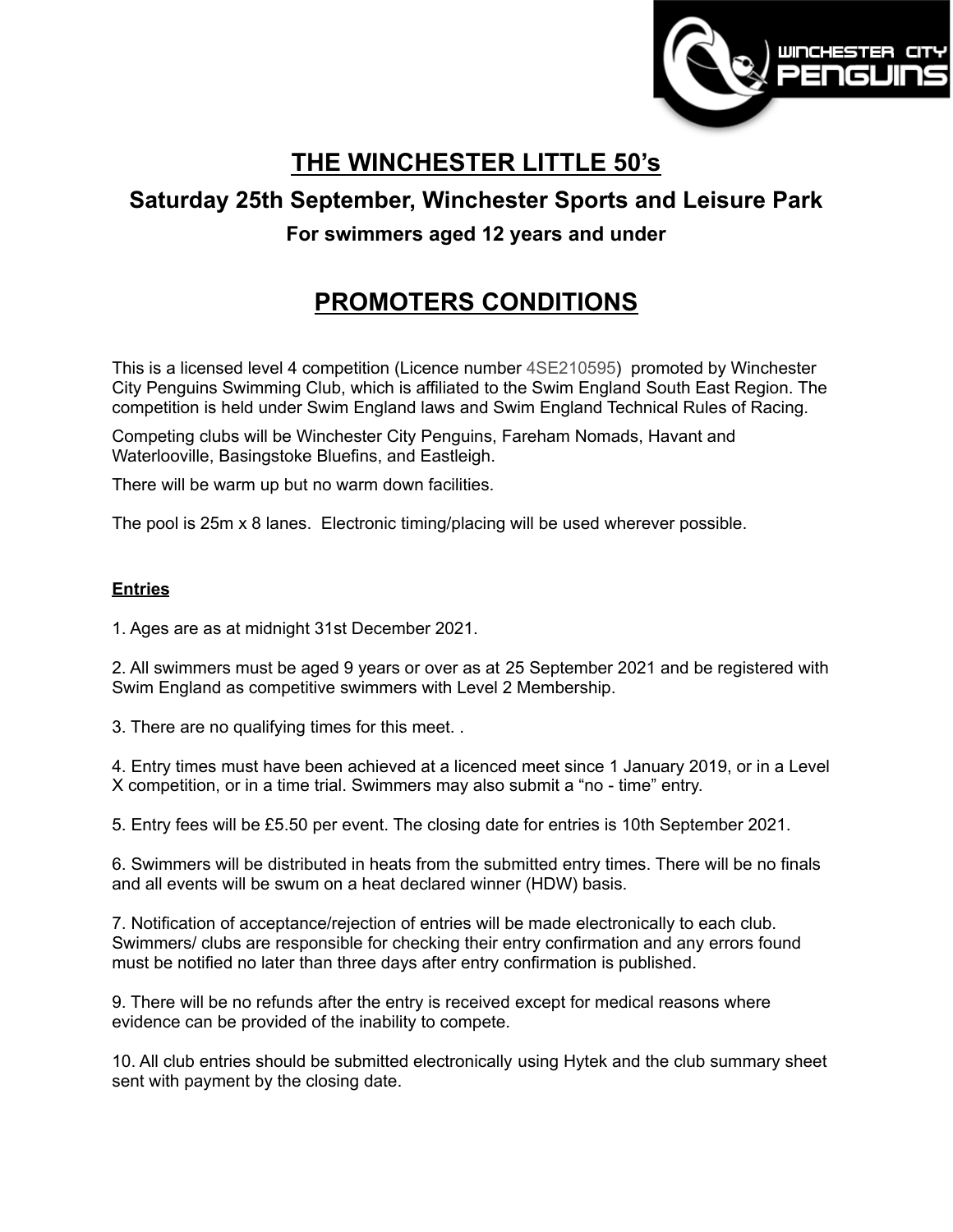11. All swimmers must be accompanied on poolside at all times by a Coach or Team Manager registered with Swim England.

12**. All entries must be received before midnight on the closing date of September 10th**. A copy of the completed Club Entry Summary Form must be emailed to winchestermeet[s@wcpsc.org.uk](mailto:openmeets@wcpsc.org.uk) along with the entry file. One bank transfer is required to cover all club entries. Bank details, also detailed on the entry form are: **Winchester City Penguins Swimming Club Sort Code: 40-46-39 Account : 51082736**

#### **Withdrawals**

There will be no sign in for this meet. Team managers will be given a document to record withdrawals on the day of the meet. Withdrawals must be made by the time the warm up for each session commences.Withdrawal may also be emailed ahead of the meet to [winchestermeets@wcpsc.org.uk.](mailto:winchestermeets@wcpsc.org.uk)

#### **Officials**

We would be grateful if all clubs could assist in the running of the meet by supplying details of any licensed officials who are willing to assist.

#### **Awards**

Awards will be made in the following age groups: 9, 10, 11, 12 years. Medals will be awarded to first, second and third placed swimmers in each age group in each event and also on a multi-disability basis.

#### **Data Protection**

Meet entries shall be managed on a computer. Your consent to the holding of personal information for the purposes of the Meet shall be treated as being given by the submission of your entries, as shall your consent for such details to be published both during and after the Meet.

#### **Covid regulations**

The meet will be run in accordance with the government guidelines in place at the time. If additional restrictions are put in place this may alter how the meet is run. This may affect whether or not spectators are allowed.

#### **Amendments**